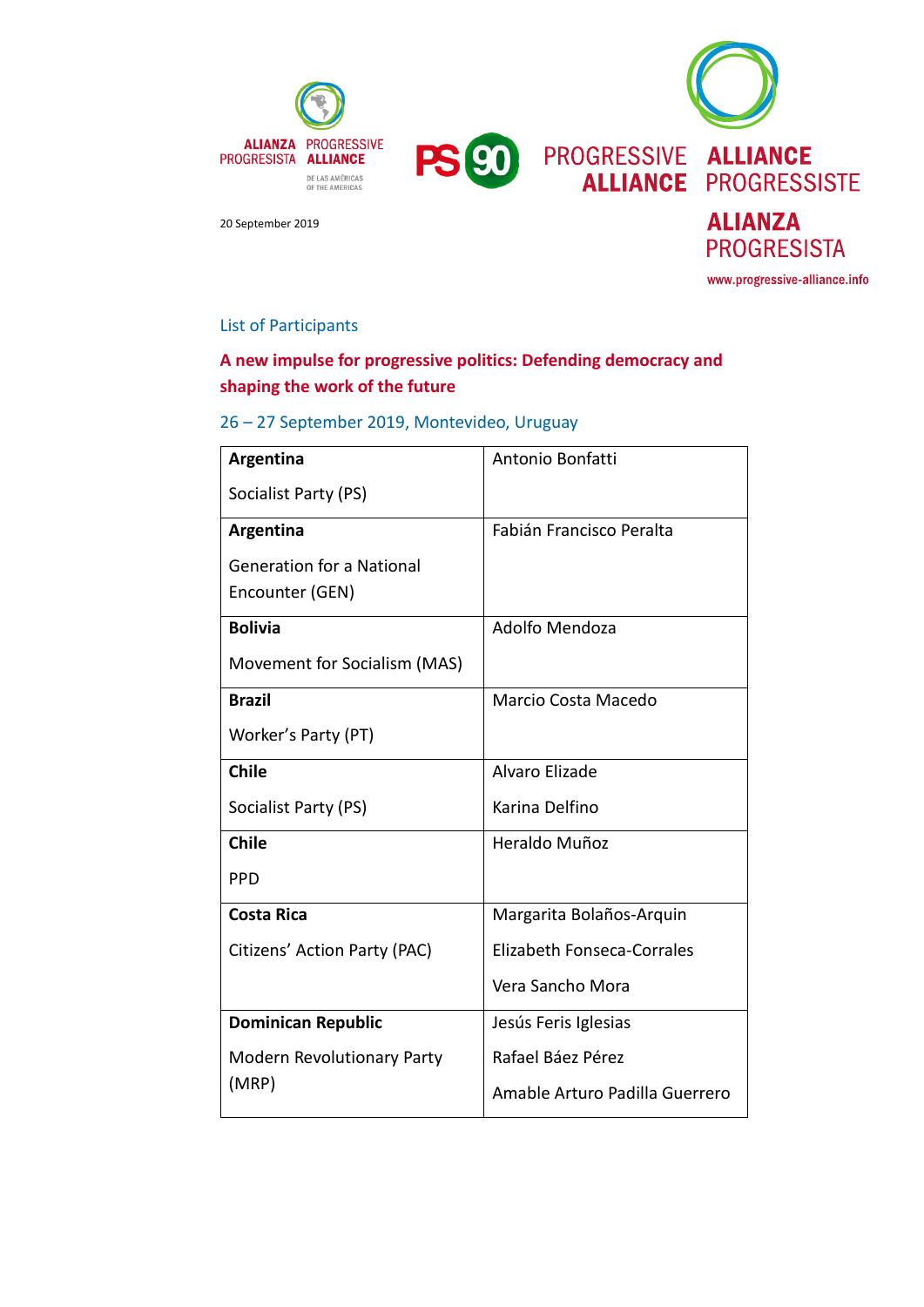

| Iran                                              | Salah Bayaziddi                            |
|---------------------------------------------------|--------------------------------------------|
| Komala Party of Iranian<br>Kurdistan              |                                            |
| <b>Mexico</b>                                     | José Clemente Casteñeda<br>Hoeflich        |
| Citizen's Movement (MC)                           | Alejandro Chanona<br>Dante Alfonso Delgado |
| <b>Mexico</b>                                     | Rannauro<br>Jesús Zambrano                 |
| Party of Revolution (PRD)                         |                                            |
| <b>Nicaragua</b>                                  | Victor Hugo Tinoco Fonseca                 |
| The Sandinista Renovation<br>Movement Party (MRS) |                                            |
|                                                   |                                            |
| <b>Palestine</b>                                  | <b>Nabel Shaat</b>                         |
| Fatah                                             | Faraj Zayoud                               |
| Paraguay                                          | Fernando Lugo Mendez                       |
| Party for a Country of Solidarity<br>(PPS)        | Edgar Segovia                              |
| <b>Spain</b>                                      | Mónica Silvana González                    |
| Spanish Socialist Worker's Party<br>(PSOE)        |                                            |
| Sweden                                            | Mathias Tégner                             |
| Swedish Social Democratic Party<br>(SAP)          | Johan Hassel                               |
| <b>Uruguay</b>                                    | Daniel Martínez                            |
| Socialist Party of Uruguay (PSU)                  | Gonzalo Civila                             |
|                                                   | Roberto Chiazzaro                          |
|                                                   | Fernando Isabella                          |
|                                                   | Daniel Olesker                             |
|                                                   |                                            |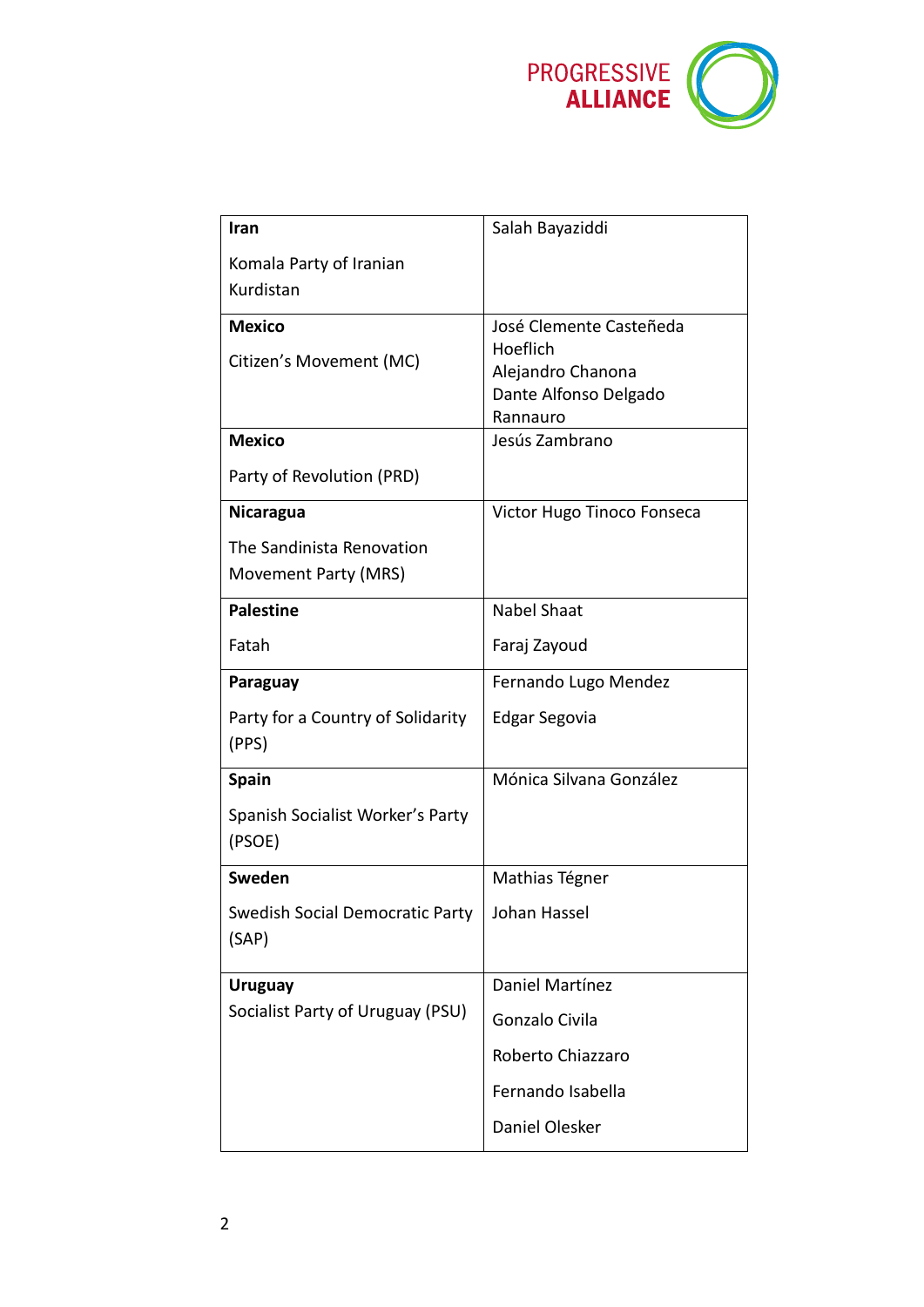

| Mónica Xavier   |
|-----------------|
| Viviana Piñeiro |

### **Associated Partners:**

| <b>International Union of Socialist</b> | Johanna Paola Ortega    |
|-----------------------------------------|-------------------------|
| <b>Youth (IUSY)</b>                     | Ghiringhelli            |
|                                         | Mia Thiel               |
| <b>S&amp;D-Group in the European</b>    | Mónica Silvana González |
| <b>Parliament</b>                       |                         |
| <b>Party of European Socialists</b>     | Giacomo Filibeck        |
| (PES)                                   |                         |
| <b>SOCDEM Asia</b>                      | Marie Chris Cabreros    |
| <b>SOLIDAR</b>                          | Conny Reuter            |
| <b>Friedrich Ebert Foundation</b>       | Sebastian Sperling      |
| (FES)                                   | Uta Dierksen            |
| <b>Olof Palme International Center</b>  | Martin Sandgren         |
| (OPIC)                                  |                         |
| <b>Trade Union Confederation of</b>     | Rafael Freire           |
| <b>Workers of the Americas</b>          |                         |
| <b>Progressive Alliance (PA)</b>        | Konstantin Woinoff      |
|                                         | Tania Sanchez Toledo    |

#### **Guests:**

| <b>Brazil</b>                   | Vivian Farías     |
|---------------------------------|-------------------|
| <b>Foundation Perseu Abramo</b> |                   |
| <b>Chile</b>                    | Maximiliano Morán |
| Institute for Equality          |                   |